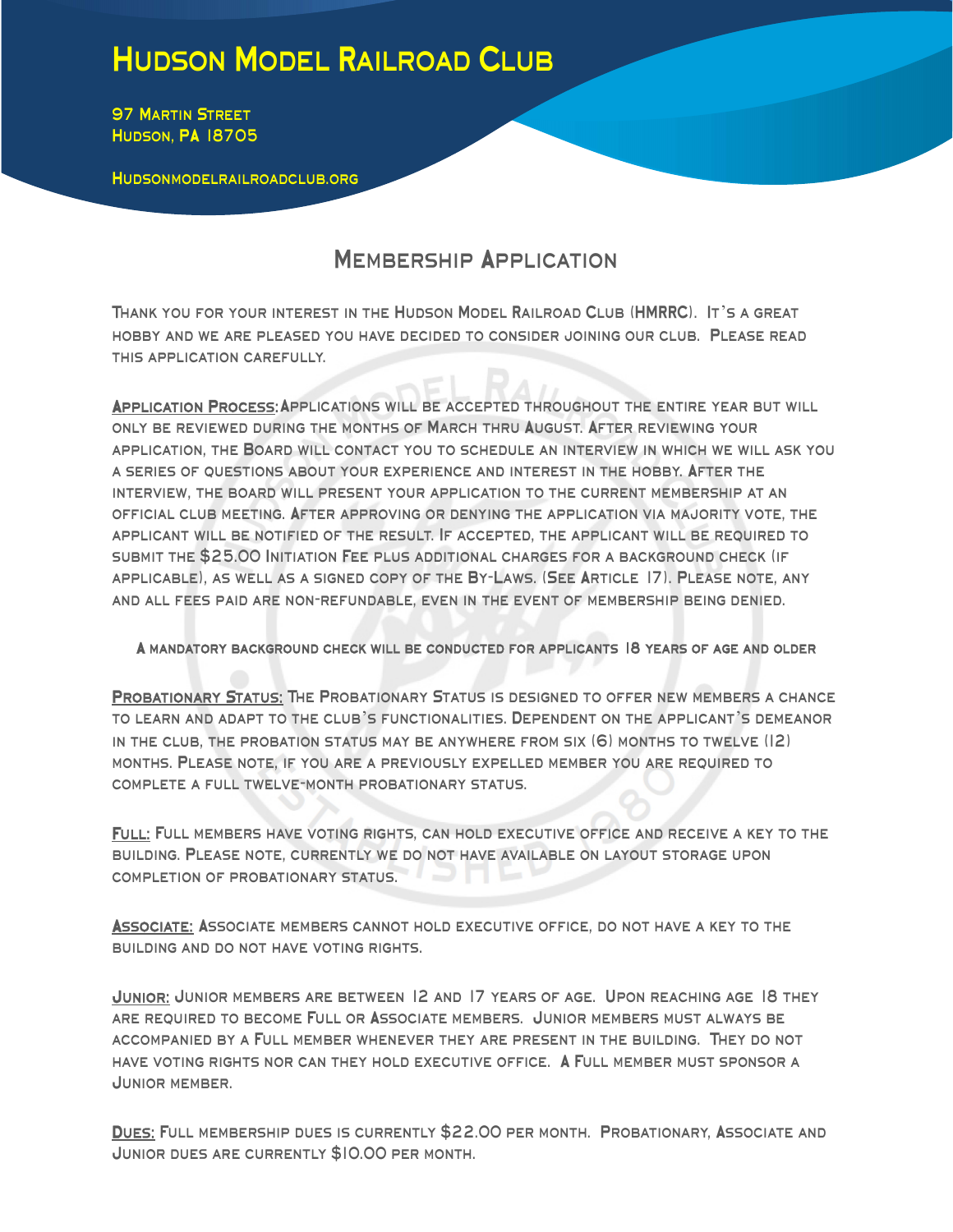## Please Select your requested membership status:

| <b>PLEASE PRINT CLEARLY:</b>                                     |            |  |                |                                      |          |  |                  |  |  |
|------------------------------------------------------------------|------------|--|----------------|--------------------------------------|----------|--|------------------|--|--|
| FIRST NAME:                                                      |            |  |                | -DEL RAILAO                          |          |  |                  |  |  |
| LAST NAME:                                                       |            |  |                |                                      |          |  |                  |  |  |
| ADDRESS:                                                         |            |  |                |                                      |          |  | <b>ZIP CODE:</b> |  |  |
| <b>PHONE NUMBER: (</b>                                           |            |  |                |                                      |          |  |                  |  |  |
| DATE OF BIRTH: $\sqrt{2.5}$                                      |            |  |                |                                      |          |  |                  |  |  |
|                                                                  |            |  |                |                                      |          |  |                  |  |  |
| PLEASE CIRCLE YOUR RESPONSE(S):                                  |            |  |                |                                      |          |  |                  |  |  |
| HOME LAYOUT: YES /                                               |            |  | <b>No</b>      | DCC:                                 | YES / No |  |                  |  |  |
| <b>NMRA MEMBER:</b>                                              | <b>YES</b> |  |                | NO SCALE: Z / N / HO / O / G / OTHER |          |  |                  |  |  |
| BELOW, PLEASE PICK THE CATEGORY THAT YOU ARE MOST INTERESTED IN. |            |  |                |                                      |          |  |                  |  |  |
| DCC/ELECTRONICS                                                  |            |  | <b>SCENERY</b> |                                      |          |  |                  |  |  |

-Please feel free to use the remaining space on this application to describe yourself or YOUR EXPERIENCES IN THE HOBBY.